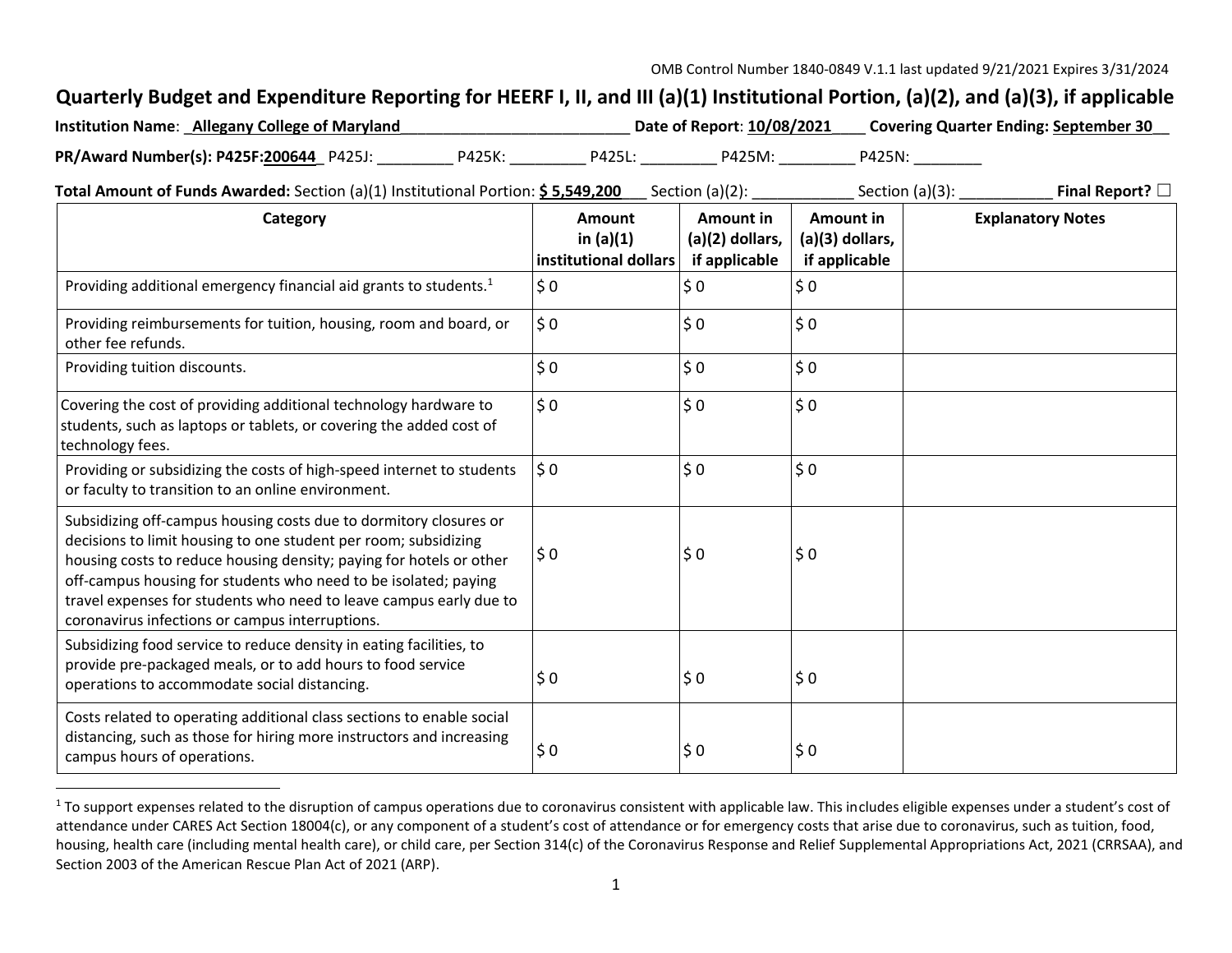| Category                                                                                                                                                                                                                                                                     | Amount<br>in $(a)(1)$<br>institutional dollars | Amount in<br>(a)(2) dollars,<br>if applicable | Amount in<br>(a)(3) dollars,<br>if applicable | <b>Explanatory Notes</b>                                                                                                                                                                                                          |
|------------------------------------------------------------------------------------------------------------------------------------------------------------------------------------------------------------------------------------------------------------------------------|------------------------------------------------|-----------------------------------------------|-----------------------------------------------|-----------------------------------------------------------------------------------------------------------------------------------------------------------------------------------------------------------------------------------|
| Campus safety and operations. <sup>2</sup>                                                                                                                                                                                                                                   | \$189,894                                      | \$0                                           | \$0                                           | Student seating to promote social<br>distancing. Drinking fountain caps to<br>reduce COVID transmission. Laptops<br>for selected employees who can<br>telework to support remote work and<br>student support during pandemic.     |
| Purchasing, leasing, or renting additional instructional equipment and<br>supplies (such as laboratory equipment or computers) to reduce the<br>number of students sharing equipment or supplies during a class<br>period and to provide time for disinfection between uses. | \$564                                          | $\frac{1}{2}$ 0                               | \$0                                           | Sanitizing cabinet for instructional lab<br>supplies.                                                                                                                                                                             |
| Replacing lost revenue from academic sources. <sup>3</sup>                                                                                                                                                                                                                   | \$0                                            | \$0                                           | \$0                                           |                                                                                                                                                                                                                                   |
| Replacing lost revenue from auxiliary services sources (i.e., cancelled<br>ancillary events; disruption of food service, dorms, childcare, or<br>other facilities; cancellation of use of campus venues by other<br>organizations, lost parking revenue, etc.). <sup>3</sup> | \$0                                            | $\frac{1}{2}$ 0                               | \$0                                           |                                                                                                                                                                                                                                   |
| Purchasing faculty and staff training in online instruction; or paying<br>additional funds to staff who are providing training in addition to<br>their regular job responsibilities.                                                                                         | \$0                                            | $\frac{1}{2}$ 0                               | \$0                                           |                                                                                                                                                                                                                                   |
| Purchasing, leasing, or renting additional equipment or software to<br>enable distance learning, or upgrading campus wi-fi access or<br>extending open networks to parking lots or public spaces, etc.                                                                       | \$76,721                                       | $\frac{1}{2}$ 0                               | \$0                                           | Student laptops and monitors that allow<br>for safe distancing. Software and<br>hardware to support online & hybrid<br>instructional delivery. Note taking<br>software to assist disability services with<br>on-line instruction. |

<sup>&</sup>lt;sup>2</sup> Including costs or expenses related to the disinfecting and cleaning of dorms and other campus facilities, purchases of personal protective equipment (PPE), purchases of cleaning supplies, adding personnel to increase the frequency of cleaning, the reconfiguration of facilities to promote social distancing, etc.

 $\overline{a}$ 

<sup>&</sup>lt;sup>3</sup> Please see the Department's HEERF Lost Revenue FAQs (March 19, 2021) for more information regarding what may be appropriately included in an estimate of lost revenue.<sup>4</sup> Please post additional documentation as appropriate and briefly explain in the "Explanatory Notes" section. Please note that funds for (a)(1) Institutional Portion may be used to defray expenses associated with coronavirus (including lost revenue, reimbursement for expenses already incurred, technology costs associated with a transition to distance education, faculty and staff trainings, and payroll).